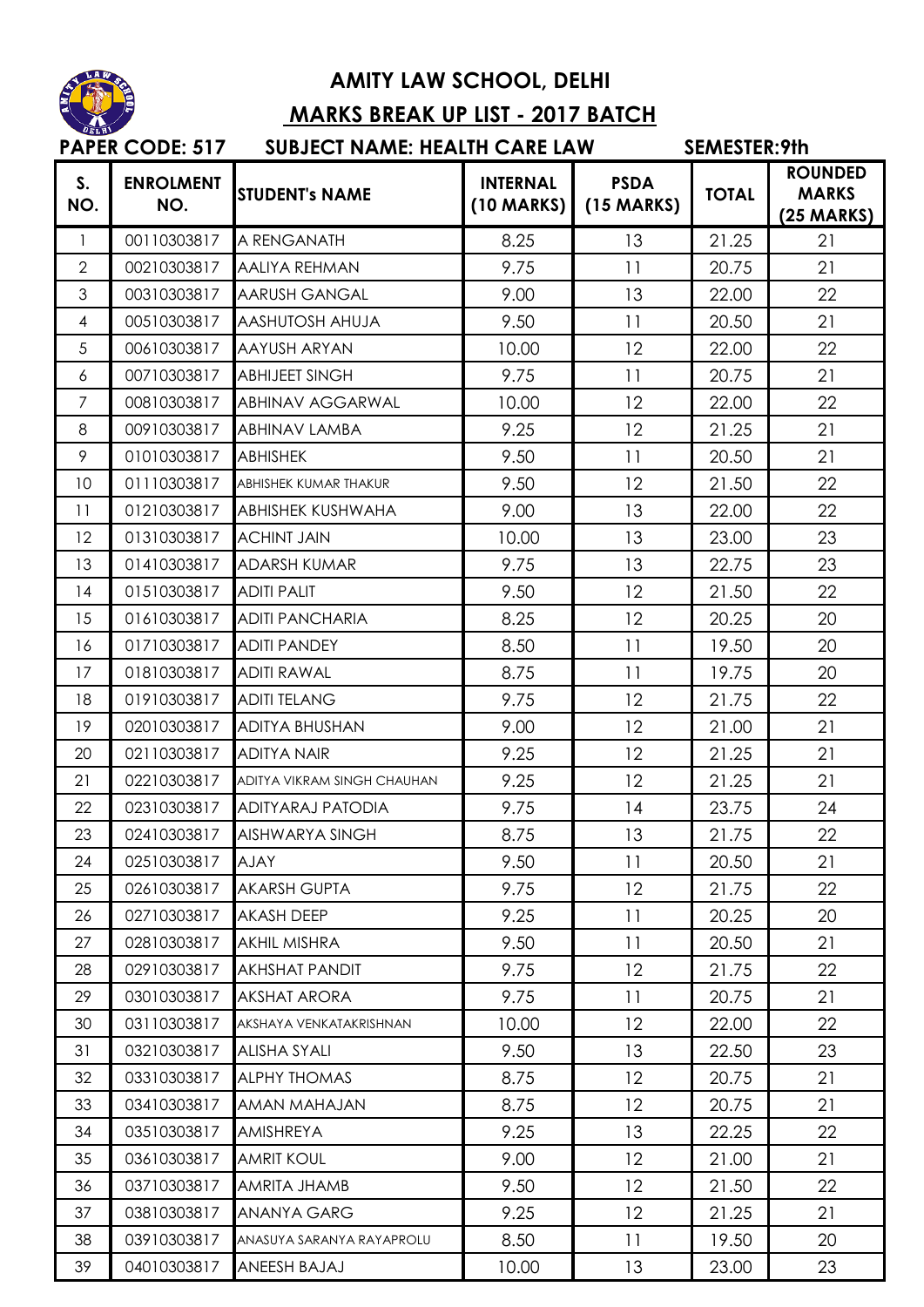| S.<br>NO. | <b>ENROLMENT</b><br>NO. | <b>STUDENT's NAME</b>        | <b>INTERNAL</b><br>(10 MARKS) | <b>PSDA</b><br>$(15$ MARKS) | <b>TOTAL</b> | <b>ROUNDED</b><br><b>MARKS</b><br>$(25 \text{ MARKS})$ |
|-----------|-------------------------|------------------------------|-------------------------------|-----------------------------|--------------|--------------------------------------------------------|
| 40        | 04210303817             | <b>ANKIT CHAUHAN</b>         | 9.50                          | 12                          | 21.50        | 22                                                     |
| 41        | 04310303817             | <b>ANKIT KUMAR SINGH</b>     | 9.50                          | 11                          | 20.50        | 21                                                     |
| 42        | 04410303817             | ANSHIKA JUNEJA               | 9.50                          | 13                          | 22.50        | 23                                                     |
| 43        | 04510303817             | <b>ANSHIKA SAXENA</b>        | 10.00                         | 13                          | 23.00        | 23                                                     |
| 44        | 04610303817             | <b>ANUSHKA SHARMA</b>        | 9.25                          | 12                          | 21.25        | 21                                                     |
| 45        | 04810303817             | <b>APARNA GUPTA</b>          | 9.50                          | 12                          | 21.50        | 22                                                     |
| 46        | 04910303817             | <b>ARNAV GULATI</b>          | 9.50                          | 11                          | 20.50        | 21                                                     |
| 47        | 05010303817             | <b>ARPITA PANDEY</b>         | 7.25                          | 11                          | 18.25        | 18                                                     |
| 48        | 05110303817             | <b>ARUSHI SHARMA</b>         | 9.50                          | 13                          | 22.50        | 23                                                     |
| 49        | 05210303817             | <b>ASMITA KANDARI</b>        | 9.25                          | 12                          | 21.25        | 21                                                     |
| 50        | 05310303817             | <b>ATHIRA PRAKASH</b>        | 8.75                          | 11                          | 19.75        | 20                                                     |
| 51        | 05510303817             | AYESHA PRIYADARSHINI MOHANTY | 8.75                          | 14                          | 22.75        | 23                                                     |
| 52        | 05610303817             | <b>AYUSHI MISHRA</b>         | 9.50                          | 13                          | 22.50        | 23                                                     |
| 53        | 05810303817             | <b>BHOOMIKA AGARWAL</b>      | 9.50                          | 13                          | 22.50        | 23                                                     |
| 54        | 05910303817             | <b>BHOOMIKA SHARMA</b>       | 9.50                          | 12                          | 21.50        | 22                                                     |
| 55        | 06010303817             | CHAITANYA MALHOTRA           | 9.00                          | 11                          | 20.00        | 20                                                     |
| 56        | 06110303817             | <b>CHANDRIKA DUTTA</b>       | 9.50                          | 12                          | 21.50        | 22                                                     |
| 57        | 06210303817             | CHITRAL SHARMA               | 9.25                          | 12                          | 21.25        | 21                                                     |
| 58        | 06310303817             | <b>DAKSH MEHTA</b>           | 9.75                          | 13                          | 22.75        | 23                                                     |
| 59        | 06410303817             | <b>DARSH BANSAL</b>          | 9.50                          | 14                          | 23.50        | 24                                                     |
| 60        | 06510303817             | <b>DEVANSHI SHARMA</b>       | 9.25                          | 13                          | 22.25        | 22                                                     |
| 61        | 06610303817             | <b>DEVYANI SINGH</b>         | 9.50                          | 11                          | 20.50        | 21                                                     |
| 62        | 06710303817             | <b>DHANANJAI DHOKALIA</b>    | 9.25                          | 12                          | 21.25        | 21                                                     |
| 63        | 06810303817             | DHRUV BHARDWAJ               | 9.00                          | 11                          | 20.00        | 20                                                     |
| 64        | 06910303817             | <b>DHRUVE JHATTA</b>         | 8.50                          | 12                          | 20.50        | 21                                                     |
| 65        | 07010303817             | <b>DIVYANSHI CHOUDHARY</b>   | 9.50                          | 13                          | 22.50        | 23                                                     |
| 66        | 07110303817             | <b>DRISHTI PUNYANI</b>       | 9.25                          | 14                          | 23.25        | 23                                                     |
| 67        | 07210303817             | <b>ELEEN GARG</b>            | 9.50                          | 12                          | 21.50        | 22                                                     |
| 68        | 07310303817             | <b>ESHITA SHARMA</b>         | 9.75                          | 12                          | 21.75        | 22                                                     |
| 69        | 07410303817             | <b>GARV HARI SINGH</b>       | 10.00                         | 12                          | 22.00        | 22                                                     |
| 70        | 07510303817             | <b>GAURAV SINDHWANI</b>      | 9.00                          | 13                          | 22.00        | 22                                                     |
| 71        | 07610303817             | <b>GOURAV KUMAR</b>          | 9.50                          | 12                          | 21.50        | 22                                                     |
| 72        | 07710303817             | <b>GUNJAN MEHTA</b>          | 9.50                          | 12                          | 21.50        | 22                                                     |
| 73        | 07810303817             | <b>HARMAN SINGH</b>          | 9.25                          | 11                          | 20.25        | 20                                                     |
| 74        | 07910303817             | <b>HARNEK KAUR</b>           | 9.50                          | 11                          | 20.50        | 21                                                     |
| 75        | 08010303817             | <b>HARPAL SINGH</b>          | 9.50                          | 12                          | 21.50        | 22                                                     |
| 76        | 08110303817             | <b>HARSH KHABAR</b>          | 8.75                          | 11                          | 19.75        | 20                                                     |
| 77        | 08210303817             | <b>HARSHITA MALIK</b>        | 9.50                          | 13                          | 22.50        | 23                                                     |
| 78        | 08310303817             | HIMANSHU THAKUR              | 8.00                          | 12                          | 20.00        | 20                                                     |
| 79        | 08510303817             | ISHAN ROY CHOWDHURY          | 9.50                          | 11                          | 20.50        | 21                                                     |
| 80        | 08610303817             | <b>ISHITA MEHTA</b>          | 9.25                          | 13                          | 22.25        | 22                                                     |
| 81        | 08710303817             | <b>ISHITA SAGAR</b>          | 8.75                          | 12                          | 20.75        | 21                                                     |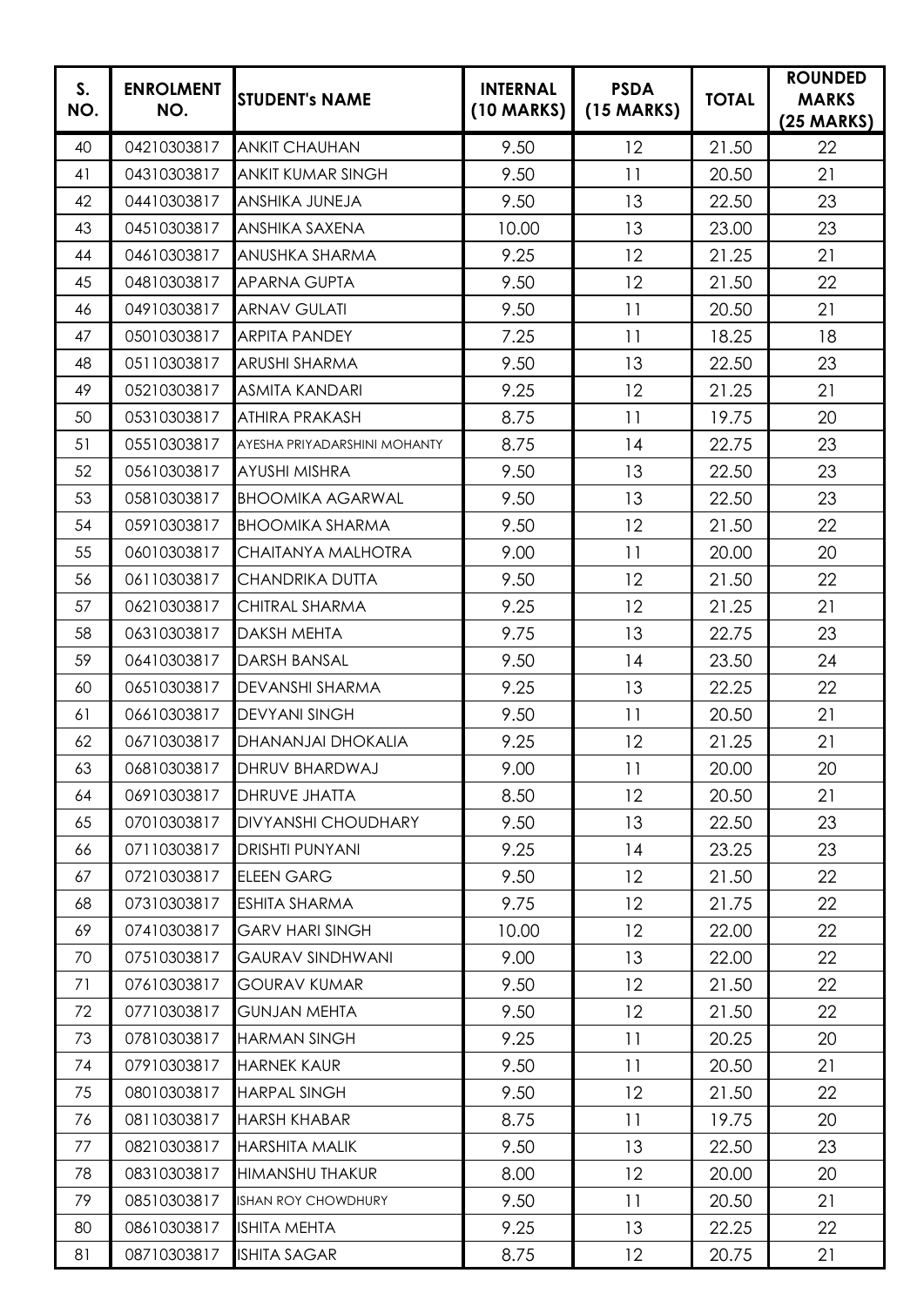| S.<br>NO. | <b>ENROLMENT</b><br>NO. | <b>STUDENT's NAME</b>       | <b>INTERNAL</b><br>$(10$ MARKS) | <b>PSDA</b><br>$(15$ MARKS) | <b>TOTAL</b> | <b>ROUNDED</b><br><b>MARKS</b><br>$(25 \text{ MARKS})$ |
|-----------|-------------------------|-----------------------------|---------------------------------|-----------------------------|--------------|--------------------------------------------------------|
| 82        | 08810303817             | <b>JAI DOGRA</b>            | 9.50                            | 12                          | 21.50        | 22                                                     |
| 83        | 08910303817             | <b>JAIVISH HARJAI</b>       | 9.25                            | 12                          | 21.25        | 21                                                     |
| 84        | 09010303817             | <b>JASKIRAT SINGH BAWA</b>  | 9.75                            | 11                          | 20.75        | 21                                                     |
| 85        | 09110303817             | <b>JAYANT CHOPRA</b>        | 9.00                            | 12                          | 21.00        | 21                                                     |
| 86        | 09210303817             | <b>JAYANT GARG</b>          | 9.50                            | 12                          | 21.50        | 22                                                     |
| 87        | 09310303817             | <b>JHALAK SRIVASTAV</b>     | 9.50                            | 12                          | 21.50        | 22                                                     |
| 88        | 09410303817             | <b>KANISHA SHARMA</b>       | 9.00                            | 12                          | 21.00        | 21                                                     |
| 89        | 09510303817             | <b>KANISHAK BUNDERWAL</b>   | 8.50                            | 10                          | 18.50        | 19                                                     |
| 90        | 09610303817             | KANUPRIYA AGARWAL           | 9.75                            | 11                          | 20.75        | 21                                                     |
| 91        | 09710303817             | <b>KASHISH DAYAL</b>        | 9.50                            | 12                          | 21.50        | 22                                                     |
| 92        | 09810303817             | <b>KHYATI TULI</b>          | 9.75                            | 13                          | 22.75        | 23                                                     |
| 93        | 09910303817             | <b>KUNAL GUPTA</b>          | 8.75                            | 12                          | 20.75        | 21                                                     |
| 94        | 10010303817             | <b>KUNAL SURHATIA</b>       | 8.50                            | 12                          | 20.50        | 21                                                     |
| 95        | 10110303817             | <b>KUSHAGRA GOYAL</b>       | 9.25                            | 12                          | 21.25        | 21                                                     |
| 96        | 10210303817             | <b>LAKSHYA GROVER</b>       | 10.00                           | 12                          | 22.00        | 22                                                     |
| 97        | 10310303817             | <b>LOKESH GOEL</b>          | 8.75                            | 13                          | 21.75        | 22                                                     |
| 98        | 10410303817             | <b>MADHAV MEHTA</b>         | 9.25                            | 11                          | 20.25        | 20                                                     |
| 99        | 10510303817             | <b>MAHUA RAY</b>            | 9.25                            | 13                          | 22.25        | 22                                                     |
| 100       | 10610303817             | <b>MAINA</b>                | 9.00                            | 12                          | 21.00        | 21                                                     |
| 101       | 10710303817             | <b>MAITRI GOAL</b>          | 9.50                            | 13                          | 22.50        | 23                                                     |
| 102       | 10810303817             | <b>MALHAAR MATHUR</b>       | 9.75                            | 12                          | 21.75        | 22                                                     |
| 103       | 11010303817             | MANISH SHARMA               | 8.75                            | 13                          | 21.75        | 22                                                     |
| 104       | 11110303817             | <b>MANSI</b>                | 9.25                            | 11                          | 20.25        | 20                                                     |
| 105       | 11310303817             | <b>MAYANK HANDA</b>         | 8.25                            | 12                          | 20.25        | 20                                                     |
| 106       | 11410303817             | <b>MAYANK SHARMA</b>        | 9.75                            | 12                          | 21.75        | 22                                                     |
| 107       | 11510303817             | <b>MEHAK GOYAL</b>          | 9.50                            | 12                          | 21.50        | 22                                                     |
| 108       | 11610303817             | MEHAR KAUR SABHARWAL        | 9.50                            | 14                          | 23.50        | 24                                                     |
| 109       | 11710303817             | MOHAMMAD FARIDUDDIN         | 9.00                            | 13                          | 22.00        | 22                                                     |
| 110       | 11810303817             | <b>MUDIT DIXIT</b>          | 9.50                            | 12                          | 21.50        | 22                                                     |
| 111       | 11910303817             | <b>MUDITA SINGH</b>         | 9.75                            | 11                          | 20.75        | 21                                                     |
| 112       | 12010303817             | <b>MUSKAAN GOPAL</b>        | 9.75                            | 12                          | 21.75        | 22                                                     |
| 113       | 12110303817             | MUSKAN NADAR                | 9.75                            | 12                          | 21.75        | 22                                                     |
| 114       | 12310303817             | NAUSHEEN AKHTAR             | 8.75                            | 11                          | 19.75        | 20                                                     |
| 115       | 12410303817             | <b>NAVJOT SINGH SOLANKI</b> | 8.50                            | 11                          | 19.50        | 20                                                     |
| 116       | 12510303817             | NIHARIKA JULKA              | 10.00                           | 12                          | 22.00        | 22                                                     |
| 117       | 12610303817             | <b>NIKHIL KADHA</b>         | 6.50                            | 12                          | 18.50        | 19                                                     |
| 118       | 12710303817             | NIKUNJ BHATNAGAR            | 9.50                            | 12                          | 21.50        | 22                                                     |
| 119       | 12810303817             | NILABH SHARMA               | 9.00                            | 12                          | 21.00        | 21                                                     |
| 120       | 13010303817             | NISHTHA PATHAK              | 8.75                            | 12                          | 20.75        | 21                                                     |
| 121       | 13110303817             | NITIKA SAHNI                | 8.75                            | 11                          | 19.75        | 20                                                     |
| 122       | 13210303817             | NITIN KUMAR                 | 8.25                            | 9                           | 17.25        | 17                                                     |
| 123       | 13310303817             | NIYUSH KUMAR                | 9.00                            | 11                          | 20.00        | 20                                                     |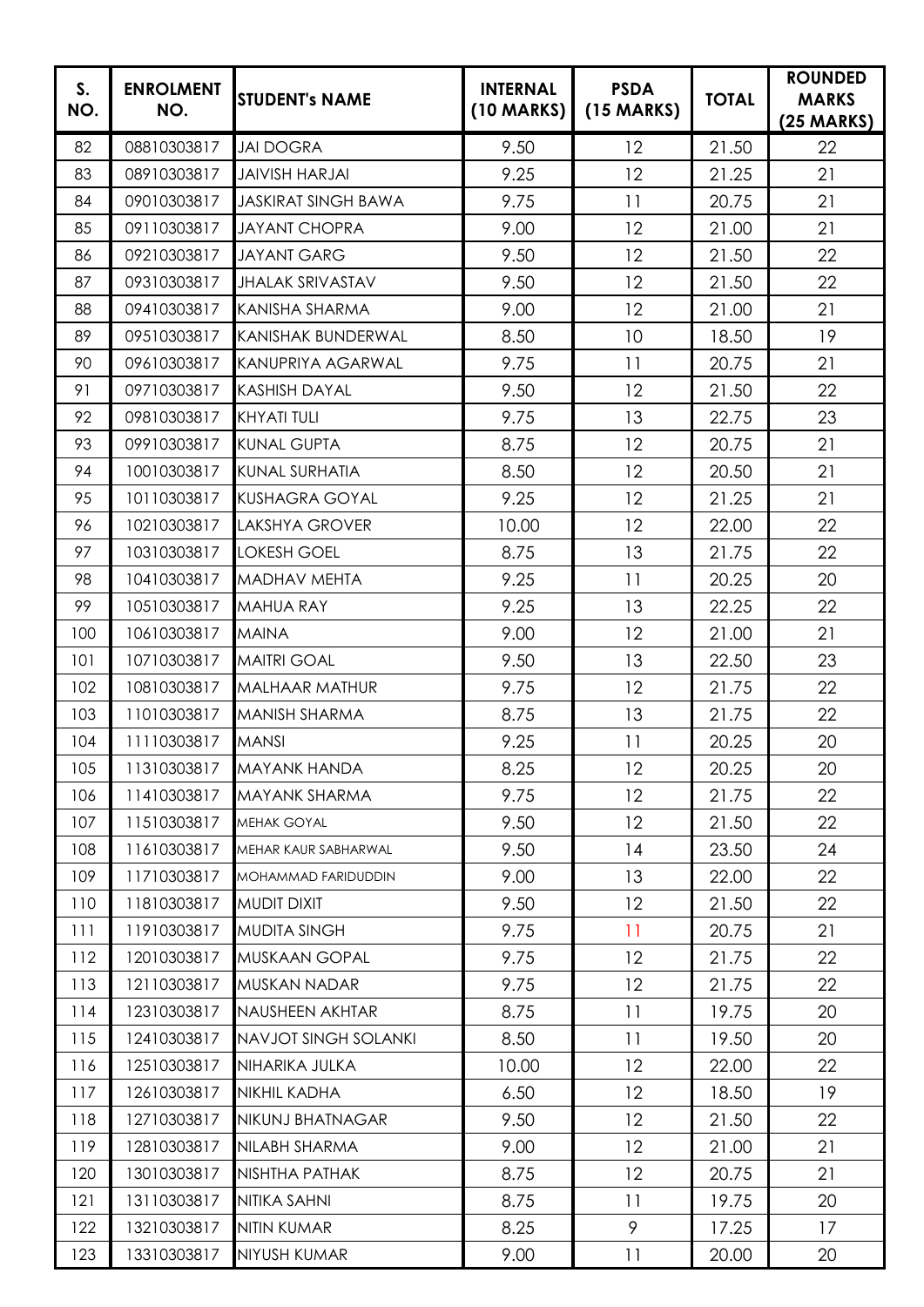| S.<br>NO. | <b>ENROLMENT</b><br>NO. | <b>STUDENT's NAME</b>  | <b>INTERNAL</b><br>$(10$ MARKS) | <b>PSDA</b><br>$(15$ MARKS) | <b>TOTAL</b> | <b>ROUNDED</b><br><b>MARKS</b><br>$(25 \text{ MARKS})$ |
|-----------|-------------------------|------------------------|---------------------------------|-----------------------------|--------------|--------------------------------------------------------|
| 124       | 13410303817             | <b>PARIDHI BIST</b>    | 10.00                           | 13                          | 23.00        | 23                                                     |
| 125       | 13510303817             | PARIMAL BHATIA         | 10.00                           | 13                          | 23.00        | 23                                                     |
| 126       | 13610303817             | PARTH DHAWAN           | 10.00                           | 13                          | 23.00        | 23                                                     |
| 127       | 13710303817             | PARUL KHURANA          | 8.75                            | 12                          | 20.75        | 21                                                     |
| 128       | 13810303817             | <b>POOJA</b>           | 9.75                            | 12                          | 21.75        | 22                                                     |
| 129       | 14010303817             | PRANJAL KUMAR BHASKAR  | 8.75                            | 12                          | 20.75        | 21                                                     |
| 130       | 14110303817             | <b>PRATEEK</b>         | 9.25                            | 11                          | 20.25        | 20                                                     |
| 131       | 14210303817             | <b>PRATEEK ARORA</b>   | 9.50                            | 12                          | 21.50        | 22                                                     |
| 132       | 14310303817             | PRERNA KAVI            | 8.75                            | 12                          | 20.75        | 21                                                     |
| 133       | 14410303817             | <b>PUJA DAS</b>        | 9.75                            | 13                          | 22.75        | 23                                                     |
| 134       | 14510303817             | PURVA DUA              | 9.00                            | 11                          | 20.00        | 20                                                     |
| 135       | 14710303817             | <b>RAGHAV KATYAL</b>   | 10.00                           | 13                          | 23.00        | 23                                                     |
| 136       | 14810303817             | <b>RAGINI BAJAJ</b>    | 9.25                            | 11                          | 20.25        | 20                                                     |
| 137       | 14910303817             | <b>RAGINI KANUNGO</b>  | 9.50                            | 13                          | 22.50        | 23                                                     |
| 138       | 15010303817             | <b>RAHUL GULIA</b>     | 8.00                            | 11                          | 19.00        | 19                                                     |
| 139       | 15110303817             | RAJEEV RANJAN JHA      | 7.75                            | 10                          | 17.75        | 18                                                     |
| 140       | 15210303817             | RAJESH SHARMA          | 9.75                            | 11                          | 20.75        | 21                                                     |
| 141       | 15310303817             | RAJESHWARI SHANKAR     | 10.00                           | 12                          | 22.00        | 22                                                     |
| 142       | 15410303817             | <b>RAMAN AGGARWAL</b>  | 9.25                            | 12                          | 21.25        | 21                                                     |
| 143       | 15510303817             | RAMANDEEP YADAV        | 9.75                            | 13                          | 22.75        | 23                                                     |
| 144       | 15610303817             | RAMAYNI SOOD           | 10.00                           | 13                          | 23.00        | 23                                                     |
| 145       | 15710303817             | <b>RAMNEEK KAUR</b>    | 6.50                            | 13                          | 19.50        | 20                                                     |
| 146       | 15810303817             | <b>RAMYA SONI</b>      | 9.75                            | 14                          | 23.75        | 24                                                     |
| 147       | 15910303817             | <b>RANITA</b>          | 9.25                            | 12                          | 21.25        | 21                                                     |
| 148       | 16010303817             | RAVI PRAKASH SINGH     | 9.50                            | 11                          | 20.50        | 21                                                     |
| 149       | 16110303817             | <b>RIA KATIYAR</b>     | 9.50                            | 11                          | 20.50        | 21                                                     |
| 150       | 16210303817             | RICHA SARASWAT         | 9.25                            | 12                          | 21.25        | 21                                                     |
| 151       | 16310303817             | RIDDHI JAIN            | 9.75                            | 12                          | 21.75        | 22                                                     |
| 152       | 16410303817             | RISHABH KUSHWAH        | 9.75                            | 11                          | 20.75        | 21                                                     |
| 153       | 16510303817             | RISHU BHARDWAJ         | 9.75                            | 13                          | 22.75        | 23                                                     |
| 154       | 16610303817             | <b>RITHIK</b>          | 9.50                            | 11                          | 20.50        | 21                                                     |
| 155       | 16710303817             | RITIK SALUJA           | 9.75                            | 12                          | 21.75        | 22                                                     |
| 156       | 16810303817             | RITIKA DAGA            | 10.00                           | 12                          | 22.00        | 22                                                     |
| 157       | 16910303817             | RITIKA PRASAD          | 9.25                            | 12                          | 21.25        | 21                                                     |
| 158       | 17010303817             | ROHIT ARYA             | 9.75                            | 12                          | 21.75        | 22                                                     |
| 159       | 17110303817             | <b>ROHIT KUMAR</b>     | 9.50                            | 11                          | 20.50        | 21                                                     |
| 160       | 17210303817             | RUPENDRA SINGH CHAUHAN | 9.25                            | 12                          | 21.25        | 21                                                     |
| 161       | 17310303817             | <b>RUPINDER SAREEN</b> | 9.25                            | 12                          | 21.25        | 21                                                     |
| 162       | 17410303817             | <b>SAHIL KUMAR</b>     | 9.50                            | 12                          | 21.50        | 22                                                     |
| 163       | 17510303817             | SAISHA BAJAJ           | 10.00                           | 13                          | 23.00        | 23                                                     |
| 164       | 17610303817             | SAKSHAM JAIN           | 9.25                            | 12                          | 21.25        | 21                                                     |
| 165       | 17710303817             | SALONEE PARANJAPE      | 10.00                           | 13                          | 23.00        | 23                                                     |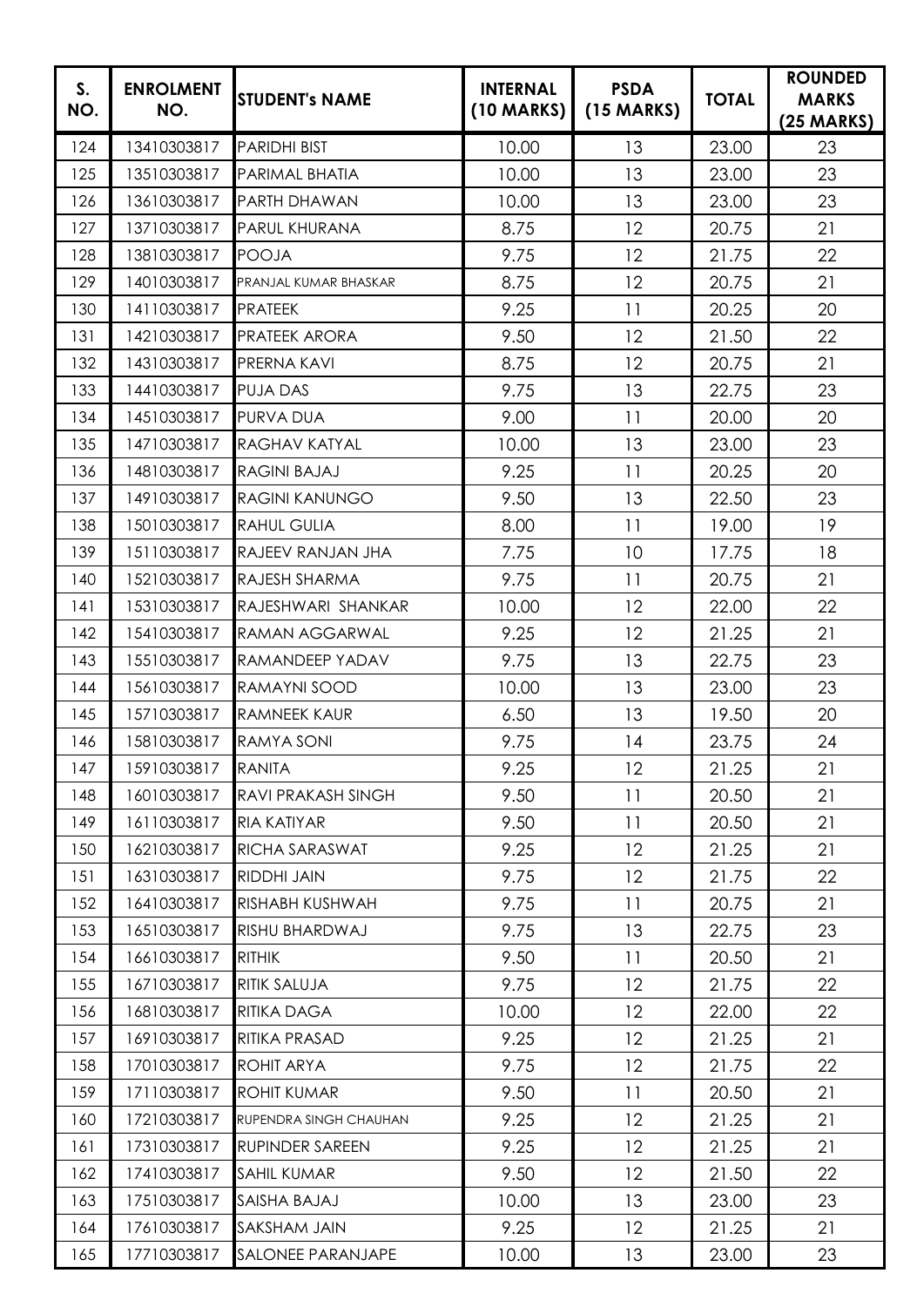| S.<br>NO. | <b>ENROLMENT</b><br>NO. | <b>STUDENT's NAME</b>    | <b>INTERNAL</b><br>(10 MARKS) | <b>PSDA</b><br>$(15$ MARKS) | <b>TOTAL</b> | <b>ROUNDED</b><br><b>MARKS</b><br>$(25 \text{ MARKS})$ |
|-----------|-------------------------|--------------------------|-------------------------------|-----------------------------|--------------|--------------------------------------------------------|
| 166       | 17810303817             | <b>SALONI SHARMA</b>     | 9.50                          | 11                          | 20.50        | 21                                                     |
| 167       | 17910303817             | SAMARTH SABHARWAL        | 9.25                          | 11                          | 20.25        | 20                                                     |
| 168       | 18010303817             | SAMBHAV SHARMA           | 10.00                         | 12                          | 22.00        | 22                                                     |
| 169       | 18210303817             | <b>SAMKIT JAIN</b>       | 9.25                          | 12                          | 21.25        | 21                                                     |
| 170       | 18310303817             | SANAD                    | 9.75                          | 11                          | 20.75        | 21                                                     |
| 171       | 18410303817             | <b>SANJANA NARANG</b>    | 9.25                          | 12                          | 21.25        | 21                                                     |
| 172       | 18510303817             | SANJEEV                  | 9.75                          | 11                          | 20.75        | 21                                                     |
| 173       | 18710303817             | <b>SANYA SHUKLA</b>      | 10.00                         | 12                          | 22.00        | 22                                                     |
| 174       | 18810303817             | <b>SATVIK TRIPATHI</b>   | 9.50                          | 13                          | 22.50        | 23                                                     |
| 175       | 18910303817             | <b>SATWIK SENGUPTA</b>   | 9.25                          | 12                          | 21.25        | 21                                                     |
| 176       | 19010303817             | <b>SATYAM KUMAR</b>      | 9.75                          | 13                          | 22.75        | 23                                                     |
| 177       | 19110303817             | <b>SHAAIVI SHUKLA</b>    | 9.75                          | 13                          | 22.75        | 23                                                     |
| 178       | 19210303817             | <b>SHALEEN CHAUDHARY</b> | 9.25                          | 13                          | 22.25        | 22                                                     |
| 179       | 19410303817             | <b>SHARONA MANN</b>      | 9.75                          | 13                          | 22.75        | 23                                                     |
| 180       | 19610303817             | <b>SHIVAM GAUR</b>       | 9.75                          | 13                          | 22.75        | 23                                                     |
| 181       | 19710303817             | <b>SHIVAM SHARMA</b>     | 9.75                          | 13                          | 22.75        | 23                                                     |
| 182       | 19810303817             | <b>SHIVANGI MALHOTRA</b> | 10.00                         | 13                          | 23.00        | 23                                                     |
| 183       | 19910303817             | <b>SHIVANI KARMAKAR</b>  | 8.25                          | 12                          | 20.25        | 20                                                     |
| 184       | 20010303817             | <b>SHIVANI PANDA</b>     | 9.25                          | 12                          | 21.25        | 21                                                     |
| 185       | 20110303817             | <b>SHIVEK CHAUDHARY</b>  | 8.00                          | 13                          | 21.00        | 21                                                     |
| 186       | 20310303817             | <b>SHREYA CHAUHAN</b>    | 9.00                          | 11                          | 20.00        | 20                                                     |
| 187       | 20410303817             | <b>SHREYA GAUTAM</b>     | 9.75                          | 11                          | 20.75        | 21                                                     |
| 188       | 20610303817             | <b>SHYNA NARULA</b>      | 9.50                          | 12                          | 21.50        | 22                                                     |
| 189       | 20710303817             | <b>SIDDHARTH CHILLAR</b> | 8.50                          | 12                          | 20.50        | 21                                                     |
| 190       | 20810303817             | SIDDHARTH SAPRA          | 9.75                          | 13                          | 22.75        | 23                                                     |
| 191       | 20910303817             | SIDHARTHA SINGH          | 8.75                          | 13                          | 21.75        | 22                                                     |
| 192       | 21010303817             | <b>SIFAT KAUR KOCHAR</b> | 9.25                          | 12                          | 21.25        | 21                                                     |
| 193       | 21110303817             | <b>SIMRAN KAUR SOOD</b>  | 8.75                          | 11                          | 19.75        | 20                                                     |
| 194       | 21210303817             | <b>SIMRAN KHURANA</b>    | 9.50                          | 12                          | 21.50        | 22                                                     |
| 195       | 21310303817             | <b>SONALI BHARTI</b>     | 8.25                          | 11                          | 19.25        | 19                                                     |
| 196       | 21410303817             | <b>SOUMYA SINGH</b>      | 7.50                          | 13                          | 20.50        | 21                                                     |
| 197       | 21510303817             | SRIJAN TIKIYA            | 9.50                          | 12                          | 21.50        | 22                                                     |
| 198       | 21610303817             | <b>STUTI AGGARWAL</b>    | 9.50                          | 13                          | 22.50        | 23                                                     |
| 199       | 21710303817             | <b>SUBHA CHUGH</b>       | 9.25                          | 13                          | 22.25        | 22                                                     |
| 200       | 22110303817             | SWAGAT KUMAR SHADANGI    | 8.75                          | 12                          | 20.75        | 21                                                     |
| 201       | 22210303817             | <b>SWATI CHAUDHARY</b>   | 9.50                          | 12                          | 21.50        | 22                                                     |
| 202       | 22310303817             | <b>SWEETY SINGH</b>      | 9.50                          | 12                          | 21.50        | 22                                                     |
| 203       | 22510303817             | <b>TANIYA SINGH</b>      | 9.00                          | 12                          | 21.00        | 21                                                     |
| 204       | 22610303817             | <b>TANMAY ARORA</b>      | 9.50                          | 12                          | 21.50        | 22                                                     |
| 205       | 22710303817             | <b>TANUJ DEWAN</b>       | 9.50                          | 12                          | 21.50        | 22                                                     |
| 206       | 22810303817             | <b>ALUVAT</b>            | 9.25                          | 12                          | 21.25        | 21                                                     |
| 207       | 22910303817             | <b>TANYA AGARWAL</b>     | 9.25                          | 12                          | 21.25        | 21                                                     |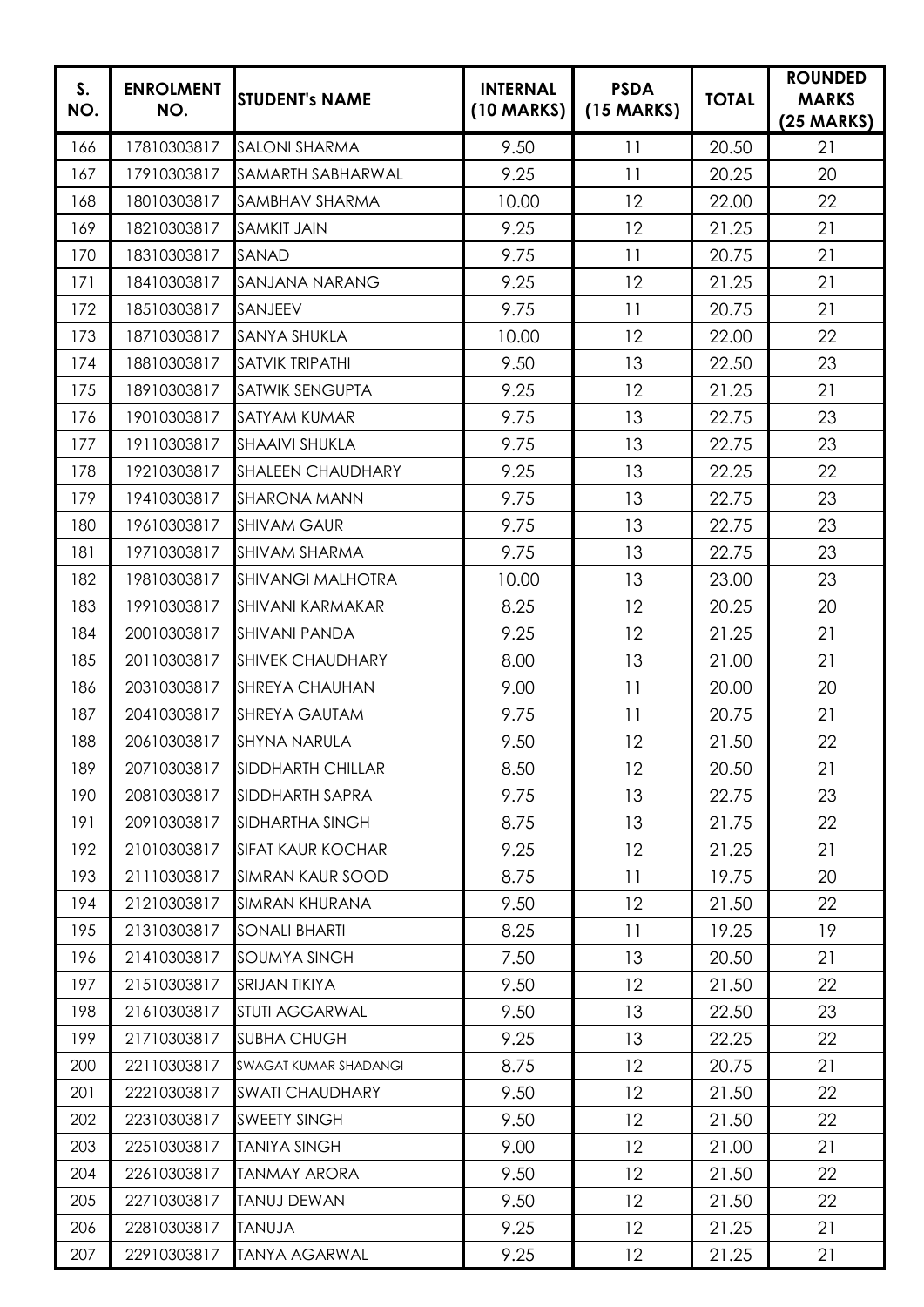| S.<br>NO. | <b>ENROLMENT</b><br>NO. | <b>STUDENT's NAME</b>      | <b>INTERNAL</b><br>(10 MARKS) | <b>PSDA</b><br>$(15$ MARKS) | <b>TOTAL</b> | <b>ROUNDED</b><br><b>MARKS</b><br>$(25 \text{ MARKS})$ |
|-----------|-------------------------|----------------------------|-------------------------------|-----------------------------|--------------|--------------------------------------------------------|
| 208       | 23110303817             | <b>TANYA PATWAL</b>        | 9.25                          | 12                          | 21.25        | 21                                                     |
| 209       | 23210303817             | <b>TANYA SINGH</b>         | 9.25                          | 12                          | 21.25        | 21                                                     |
| 210       | 23310303817             | <b>TINA SHARMA</b>         | 8.25                          | 12                          | 20.25        | 20                                                     |
| 211       | 23410303817             | <b>TUSHAR SETH</b>         | 9.50                          | 14                          | 23.50        | 24                                                     |
| 212       | 23510303817             | <b>UMANG KRISHNA MISRA</b> | 8.25                          | 12                          | 20.25        | 20                                                     |
| 213       | 23610303817             | VASUNDHARA SAXENA          | 9.00                          | 12                          | 21.00        | 21                                                     |
| 214       | 23710303817             | <b>VEDDANT MAJUMDAR</b>    | 9.50                          | 12                          | 21.50        | 22                                                     |
| 215       | 23810303817             | <b>VEDIKA JHALL</b>        | 9.25                          | 12                          | 21.25        | 21                                                     |
| 216       | 23910303817             | <b>VIBHOR GOEL</b>         | 9.75                          | 11                          | 20.75        | 21                                                     |
| 217       | 24010303817             | <b>VIDHI UDAYSHANKAR</b>   | 9.50                          | 13                          | 22.50        | 23                                                     |
| 218       | 24110303817             | <b>VIDIT PARMAR</b>        | 9.75                          | 12                          | 21.75        | 22                                                     |
| 219       | 24210303817             | <b>VIRAJ KHEMANI</b>       | 8.75                          | 11                          | 19.75        | 20                                                     |
| 220       | 24510303817             | YASHANK KUKREJA            | 7.75                          | 12                          | 19.75        | 20                                                     |
| 221       | 24610303817             | YASHI VERMA                | 9.00                          | 12                          | 21.00        | 21                                                     |
| 222       | 24710303817             | YASHIKA NAGPAL             | 9.75                          | 12                          | 21.75        | 22                                                     |
| 223       | 35110303817             | <b>ADRIJA RAI</b>          | 8.75                          | 9                           | 17.75        | 18                                                     |
| 224       | 35210303817             | <b>AGRIM JAIN</b>          | 9.50                          | 12                          | 21.50        | 22                                                     |
| 225       | 35310303817             | <b>ANJALI TRIPATHI</b>     | 9.50                          | 14                          | 23.50        | 24                                                     |
| 226       | 35410303817             | <b>ANOUSHKA AMAR</b>       | 9.50                          | 12                          | 21.50        | 22                                                     |
| 227       | 35510303817             | <b>ANSHIKA GOEL</b>        | 9.25                          | 14                          | 23.25        | 23                                                     |
| 228       | 35610303817             | <b>ANWESHA KEDIA</b>       | 8.25                          | 11                          | 19.25        | 19                                                     |
| 229       | 35710303817             | <b>BHAKTI ARORA</b>        | 9.25                          | 13                          | 22.25        | 22                                                     |
| 230       | 35810303817             | <b>BHUMIKA GUPTA</b>       | 9.75                          | 13                          | 22.75        | 23                                                     |
| 231       | 35910303817             | <b>DHRUV MALIK</b>         | 9.25                          | 12                          | 21.25        | 21                                                     |
| 232       | 36010303817             | HIMANI AHUJA               | 9.50                          | 11                          | 20.50        | 21                                                     |
| 233       | 36110303817             | <b>JAHNAVI MEHTA</b>       | 9.25                          | 13                          | 22.25        | 22                                                     |
| 234       | 36210303817             | <b>KUNAL AGGARWAL</b>      | 9.50                          | 12                          | 21.50        | 22                                                     |
| 235       | 36310303817             | <b>MAANVI ARORA</b>        | 8.75                          | 13                          | 21.75        | 22                                                     |
| 236       | 36410303817             | <b>MALIKA BHASIN</b>       | 9.75                          | 11                          | 20.75        | 21                                                     |
| 237       | 36610303817             | <b>PAYAL SETH</b>          | 9.50                          | 12                          | 21.50        | 22                                                     |
| 238       | 36710303817             | POORVI SHUKLA              | 9.25                          | 11                          | 20.25        | 20                                                     |
| 239       | 36810303817             | PRACHI DUBEY               | 8.75                          | 12                          | 20.75        | 21                                                     |
| 240       | 36910303817             | PULKIT GOYAL               | 9.25                          | 13                          | 22.25        | 22                                                     |
| 241       | 37110303817             | RAGHAV LALL                | 9.25                          | 12                          | 21.25        | 21                                                     |
| 242       | 37210303817             | SAMAYA KHANNA              | 8.75                          | 13                          | 21.75        | 22                                                     |
| 243       | 37310303817             | <b>SHAMBHAVI SINGH</b>     | 9.50                          | 13                          | 22.50        | 23                                                     |
| 244       | 37410303817             | <b>SHIVANGI RAY</b>        | 8.50                          | 11                          | 19.50        | 20                                                     |
| 245       | 37510303817             | <b>SHIVANSH SHUKLA</b>     | 9.50                          | 12                          | 21.50        | 22                                                     |
| 246       | 37610303817             | <b>SHRIEYA GOSAIN</b>      | 9.50                          | 12                          | 21.50        | 22                                                     |
| 247       | 37710303817             | <b>SHUBHAM KUMAR SINGH</b> | 9.75                          | 13                          | 22.75        | 23                                                     |
| 248       | 37810303817             | <b>SUVARNA CHATURVEDI</b>  | 8.50                          | 12                          | 20.50        | 21                                                     |
| 249       | 37910303817             | <b>VIDUSHI GOEL</b>        | 8.75                          | 11                          | 19.75        | 20                                                     |